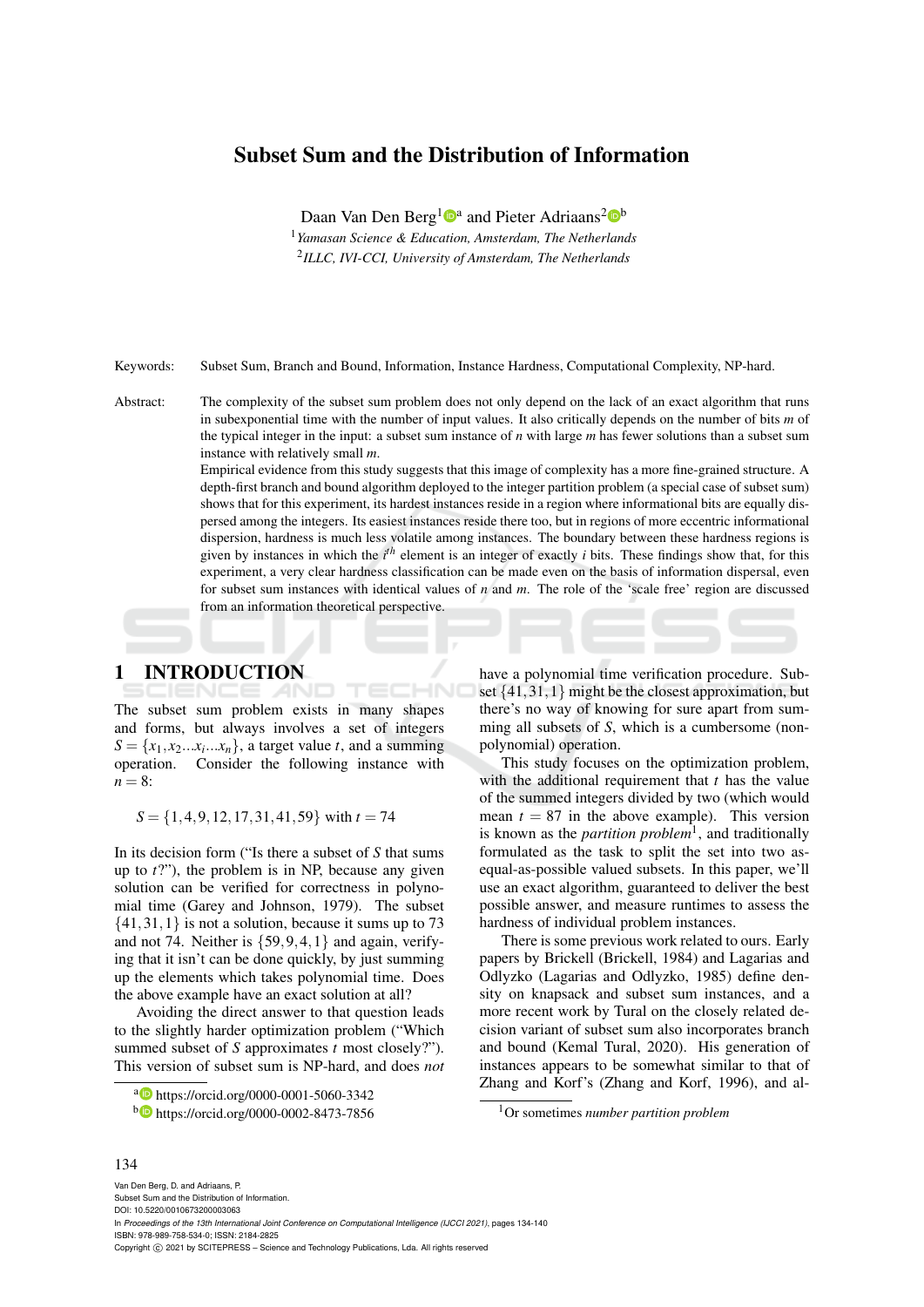The major difference with previous studies lies in the creation of instances. Historically, this is often done uniformly random from a range of integers. In this study, we'll take a different approach. All instances in our experiment will have exactly 12 elements, exactly 78 bits of information, and are therefore supposedly equally hard. But by assigning an explicit distribution to the informational bits of the elements  $x_i \in S$  in an instance, we will show that this distribution can *also* play a key role in the hardness assessment of problem instances. The results of this new approach makes us rethink the traditional hardness measures, maybe even classes, and opens up a whole new dimension of research in algorithms and instance hardness. There's also an information theoretical perspective on the results, which we'll highlight in Section 4.

# 2 METHODS

#### 2.1 Branch & Bound

The solving algorithm for this experiment is relatively straightforward. The term 'branch and bound' was coined by Little et al. (Little et al., 1963)(Daan van den Berg,  $2019)^2$  but the basic principle existed earlier (Rossman and Twery, 1958a)(Rossman and Twery,  $1958b$ )(Eastman,  $1958$ )<sup>3</sup>(Land and Doig,  $2010$ )(Land and Doig,  $1960$ )<sup>4</sup>. The paradigm appears in roughly two algorithmic forms: a (priority) queue based implementation and a stack-based implementation, which thereby follows a depth-first search tree traversal. We will use the latter of the two, but both forms are exact methods, and therefore guarantee a solution iff it exists for any decision problem it is deployed to, or return a 100% certain "no solution" otherwise – given it has enough runtime to finish. Along the same lines, depth-first branch and bound is also solution-optimal when deployed to optimization problems, guaranteeing the best solution when it finishes. The drawback of course, is that runtimes

go up exponentially, exceeding the universe's lifespan even for moderately sized problem instances. Our implementation on the subset sum problem has complexity  $O(2^n)$ , but it does have a strong strategy for cutting down runtimes. Abiding by Steven Skiena's famous words "Clever pruning can make short work of surprisingly hard problems" (Skiena, 1998), it cuts branches from the search tree which are guaranteed to not improve over the incumbent best solution ('*best*'). For subset sum, this means that when the algorithm is approximating *t*, and has a current value *cur* higher that *t*, no additional items are added to it, using *t* as a bound when branching through the search space. The algorithm thus effectively traverses all 2|*S*<sup>|</sup> sums, but omits branches that cannot possibly result in a better value than the incumbent best, thereby saving significant computation time. Finally, the boolean variable *targetFound* ensures the algorithm halts as soon as the first exact solution is found.

- 1. Preprocessing: sort *S* in descending order, as $sign \, cur := 0, \, i := 1, \, i_{max} := |S|, best := \infty, \, t =$  $\frac{1}{2} \sum_{i=1}^{|S|}$  $\sum_{i=1}^{|\mathcal{S}|} x_i$ , *targetFound* := *false*.
- 2. Assign *cur*<sub>1</sub> := *cur* + *s<sub>i</sub>*, *cur*<sub>2</sub> := *cur*. If *cur*<sub>1</sub> = *t*, then assign *targetFound* := *true*. If  $cur_1 < best$  :  $best := cur_1$ .
- 3. If  $i < i_{max}$  and  $cur_1 < t$  and  $\neg targetFound$ : go to 2 with  $cur := cur_1, i = i + 1$ .
- 4. If  $i < i_{max}$  and  $cur_2 < t$  and  $\neg targetFound$ : go to 2 with  $cur := cur_2, i = i + 1.$

The reason that *t* is chosen for the bound, and not *best*, is that in general, the closest possible approximation can be either higher or lower than *t*. So if at some point in the previous example  $cur = 68$ , the incumbent best solution *best* = 71 and  $t = 74$ , it is unwise to cut off along *best*, because 75 is still achievable, be it on the other side of *t*. Only when cutting off *after the last addition has exceeded t* assures further addition cannot result in a better solution.

### 2.2 Templates & Instances

We fed the solving algorithm exactly 70 instances divided in 7 cohorts of 10 instances, each of which had  $m = 78$  bits of information in  $n = 12$  positive integers in its set. Every cohort was formed through a 'strict template' that assigned a prespecified number of bits *b* to every integer in the instance. As such, a 3-bit template entry ('3*b*') results in a random integer, valued 4, 5, 6 or 7 in the instance. The template entry 6*b* results in an randomly chosen integer between 32 and 64 in the problem instance (some explicit examples are in Table 1). It is important to observe the notion

<sup>2</sup>Little et al.'s original *published* paper is digitally available only as a murky scan, or a work-in-progress-report, but the second reference points towards a fully refurbished edition, clean and searchable, made available in 2020.

 $3$ Most of these works are very old, outdating the internet, and not readily available in digital form.

<sup>4</sup>Although both references point to the same paper, the second one seems to be a republication. The original paper is from 1960.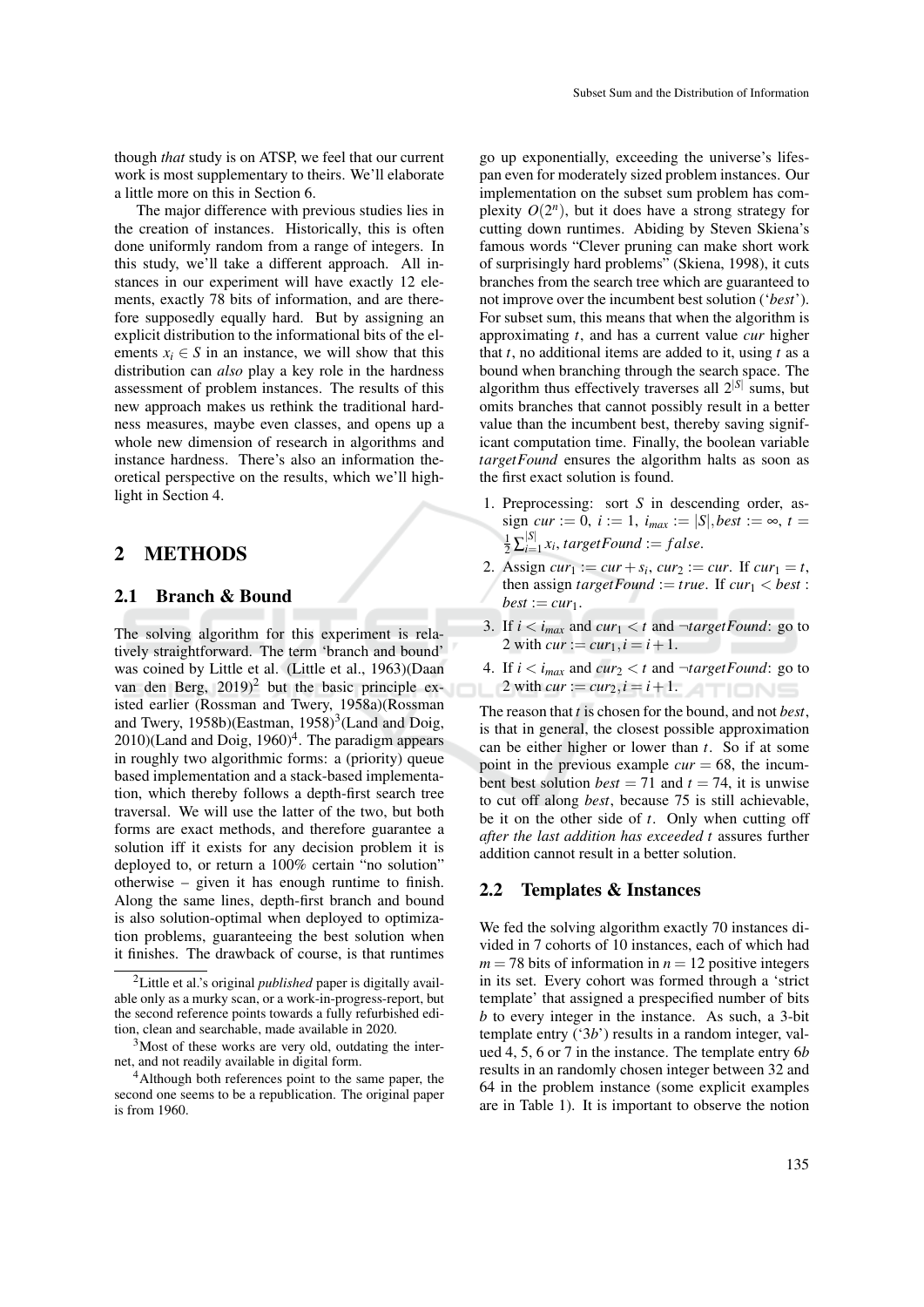Table 1: Seven 'strict templates' used for making 70 subset sum instances. A value such as 4*b* randomly generates a corresponding integer of exactly 4 bits, meaning it is randomly chosen between 8 and 16. The templates vary in eccentricity, *ST*<sup>3</sup> being the most eccentric, and *ST*−<sup>3</sup> being the flattest possible. For each template, one corresponding instance is given as an example.

|                 | <b>Strict Template</b>                                | <b>Example Instance</b>                                |
|-----------------|-------------------------------------------------------|--------------------------------------------------------|
| ST <sub>3</sub> | $(lb,1b,1b,1b,1b,4b,4b,5b,9b,13b,17b,21b)$            | $\{0,1,1,1,0,10,12,17,478,7899,90607,1638220\}$        |
| ST <sub>2</sub> | $(lb, 1b, 2b, 2b, 3b, 4b, 5b, 6b, 9b, 12b, 15b, 18b)$ | ${1,1,3,3,6,15,23,40,423,3422,24181,251636}$           |
| ST <sub>1</sub> | $(lb, 1b, 2b, 4b, 4b, 5b, 6b, 7b, 9b, 11b, 13b, 15b)$ | $\{0,1,3,8,14,30,45,79,324,1145,4332,19120\}$          |
| ST <sub>0</sub> | $(lb, 2b, 3b, 4b, 5b, 6b, 7b, 8b, 9b, 10b, 11b, 12b)$ | ${1,2,6,12,19,35,115,247,305,563,1534,3828}$           |
| $ST_{-1}$       | $(3b, 3b, 4b, 4b, 5b, 6b, 7b, 8b, 8b, 9b, 10b, 11b)$  | ${7,6,9,13,16,55,109,175,230,330,909,1686}$            |
| $ST_{-2}$       | $(4b, 4b, 5b, 5b, 6b, 6b, 7b, 7b, 8b, 8b, 9b, 9b)$    | ${11, 11, 30, 26, 49, 49, 84, 80, 166, 156, 484, 317}$ |
| $ST_{-3}$       | $(6b, 6b, 6b, 6b, 6b, 6b, 7b, 7b, 7b, 7b, 7b)$        | ${58,54,35,61,50,49,122,71,111,119,108,92}$            |

of 'strict', which means that a template entry of 6*b* results in an integer of *exactly* 6 bits, and not fewer. This constraint ensures that all instances in all cohorts have exactly 78 bits in total, making all experimental instances equal in both *n* and *m*. Still, despite this stringent uniformity, the exact assignment of informational bits *within* the input has a formidable impact on an instance's hardness.

Centrally located in the list of strict templates is *ST*0, that increases linearly: 1*b*,2*b*,3*b*...12*b*, which, from an information theory perspective, could be seen as 'scale free' (Section 4). Below it, all templates get increasingly flatter, reaching the flattest possible template of 78 bits in 12 entries in *ST*−3, which consists of six 6*b*-entries and six 7*b*-entries. The three templates above the central template are increasingly eccentric, with a flat beginning but rising increasingly faster towards the end. Unlike the lower half of the strict templates, that ranges from linearly increasing to maximum flatness, the top half does not range to maximum eccentricity. A maximally eccentric strict template for 78 bits and 12 entries is given by (1*b*,1*b*,1*b*...1*b*,67*b*), which would produce eleven zeroes and ones, and one extremely large integer. So even though the range of eccentricity extends a long way upward, we did not incorporate any of these extremes. In its current setting, we think that the upper half of the table is representative for all templates more eccentric than *ST*3.

### 3 RESULTS

In this experiment, the eccentric subset sum instances all have the exact same hardness, fixed at 2048 recursions. This is well explainable: the preprocessing step, which sorts the integers largest to smallest, ensures the first recursion subtree immediately exceeds the target value *t* and thereby requires no further recursions, discarding half of the total search tree. There can be only one integer  $s_i \geq \frac{1}{2} \sum_{i=1}^{|S|}$  $\prod_{i=1}^{|\mathcal{S}|} x_i$  in an instance of the partition problem of this size, and such an integer is present in all instances generated from

templates *ST*3, *ST*2, *ST*<sup>1</sup> and *ST*0. Computationally speaking therefore, the presence of such an integer sets an upper bound of  $2^{|S|-1}$  recursions on the instance's hardness. The rest of the search tree, containing at most half the summed value distributed over 11 integers, needs to be fully checked to ensure the best approximation, requiring exactly 2|*S*|−<sup>1</sup> recursions.

Descending through Table 1, the instances in *ST*0's cohort are the first to show a little variation in their computational cost (also see Fig. 1). In this region, the largest integer in the instance no longer automatically constitutes half of the set's total, but also the algorithm sometimes performs one more step than many other branch and bound implementations, because its target *t* can be approximated from below and above.

The most interesting patterns however emerge from *ST*−1, *ST*−<sup>2</sup> and especially *ST*−3. In this area, most subtrees are non-prunable because the integers reside in the same range of values, which causes all of the search tree to be exhaustively searched in the worst case (even though this never happened in this experiment, likely because  $t = \frac{1}{2} \sum_{i=1}^{|S|}$  $\prod_{i=1}^{|\mathcal{S}|} x_i$  for all instances). But computation time doesn't only increase in these regions; there are also significant setbacks in computational cost. These occur when instances have exact solutions, and the search can be halted altogether once one is found. As instances flatten, mostly in the *ST*−3-area, exact solutions become ever more rife, causing the search process to halt earlier. But the instances *without* an exact solution are indeed harder, so the somewhat paradoxical conclusion is that in this region, the hardest instances and the easiest instances are very close together, tightly intermingled in the same confined area of *ST*−3. In this area, instances' integers can be said to have *mutual information*, a concept well-known from information theory, the broader ramifications of which will be discussed next.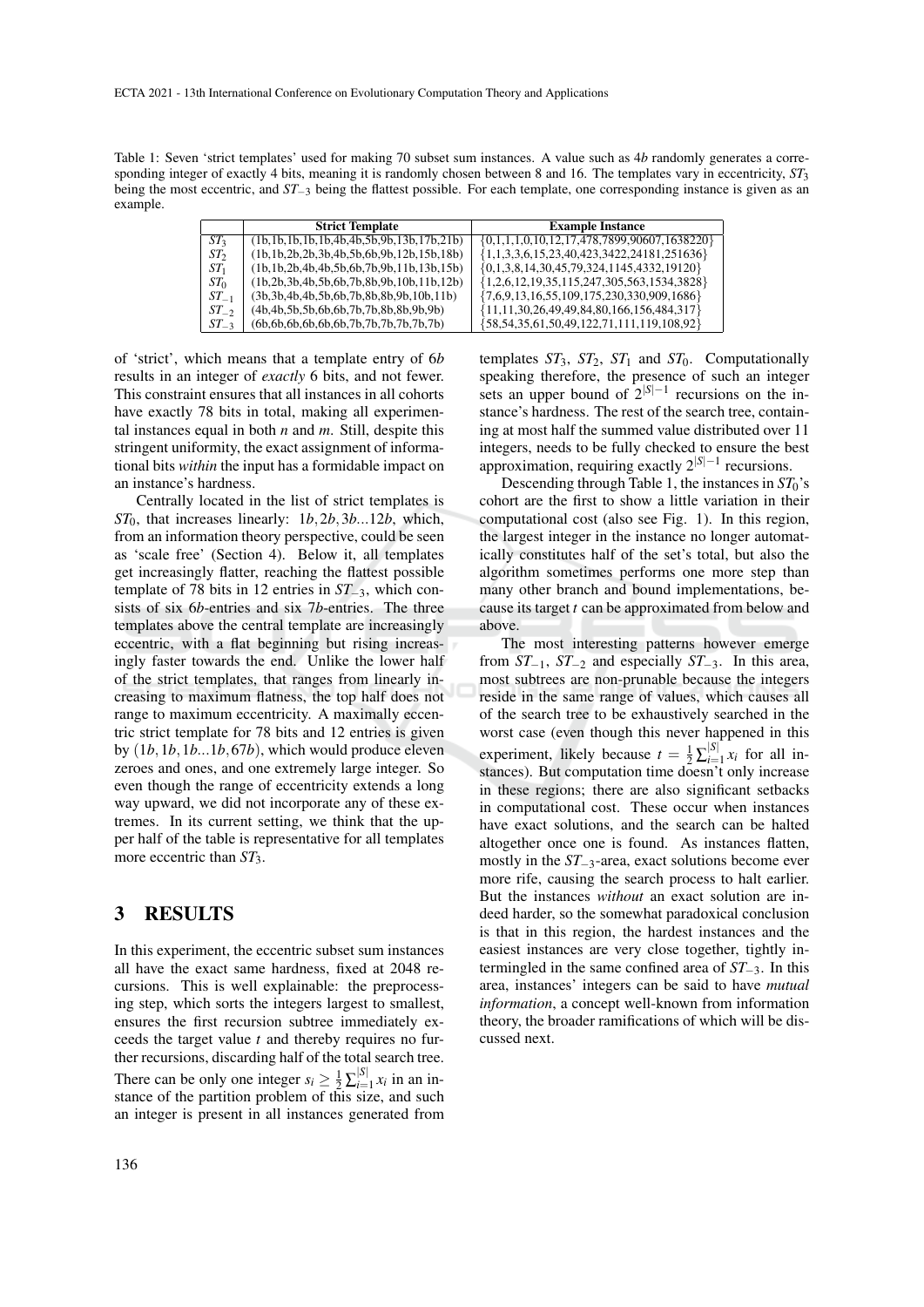

Figure 1: Strict templates of different eccentricity have different hardness patterns. Templates more eccentric than the linear template  $ST_0$  have no variation in computational hardness. Templates less eccentric than  $ST_0$  have both harder and easier instances.

## 4 INFORMATION THEORY

The template approach we are adopting in this paper is motivated by an information theoretical analysis of the subset sum problem and its instance hardness. Earlier and related work can be found in (Adriaans and Van Benthem, 2008; Adriaans, 2020b; Adriaans, 2020a).

Generally speaking, let *S* be a set of numbers  $\in \mathbb{N}^+$ , let target value *t* be a natural number, and let the pair  $(S,t)$  be a corresponding instance of the subset sum problem. Such an instance will, from an information theoretical perspective be *hard* if *t* contains 'minimal' information about the subsets of *S*. In other words, suppose  $(S,t)$  is a yes-instance of subset sum and  $(S, t_{no})$  is a no-instance, then it should be difficult to distinguish these two: there should be no computational predicate (i.e. a computer program) that readily identifies some structural difference between the two. Using insights from information theory we can argue that such instances exist, although we can never construct them explicitly. The conditions we have to create are prima facie simple:

- 1. The set *S* should have maximal entropy.
- 2. The numbers *t* and *tno* should have maximal entropy given *S*.

In order to identify the numbers that satisfy the second condition we can use the following lemma:

Lemma 4.1. *Let S be a finite set of objects of cardinality n. The maximal amount of conditional information I*( $S_i$ | $S$ ) *in a subset*  $S_i \subset S$  *is n bits, for large* enough *n*, and it is reached when we select  $\frac{1}{2}n$  ele*ments from S under uniform distribution.*

Proof: When we select *k* objects from a set with cardinality *n*, we need at most  $\log_2 {n \choose k}$  bits for an index of this subset, since there are  $\binom{n}{k}$  of such subsets. Newton's binomium is symmetrical and peaks at the value  $k = \frac{1}{2}n$  with  $\log_2(\frac{n}{2n}) \approx n$ . Asymptotically we have:

$$
\lim_{n \to \infty} \frac{\log_2\left(\frac{n}{2}n\right)}{n} = 1
$$

If we use a Bernoulli process (i.e. coin flipping) to select the elements of  $S_i$  we may, without loss of generality, assume that it has maximal conditional entropy.  $\Box$ 

In order to understand how Lemma 4.1 can be used to identify hard cases of subset sum, we first turn our attention to exemplars that have very low entropy: sets that contain only powers of two. Equation 1 illustrates the special nature of these sets:

$$
\Sigma_{i=0}^{n} 2^{i} = 2^{n+1} - 1 \tag{1}
$$

Furthermore, it will prove useful to define the notion of the scale of a number:

**Definition 4.2.** *The scale of a number*  $n \in \mathbb{N}^+$  *is given by*  $sc(n) = \lceil \log_2(n) \rceil$ *.*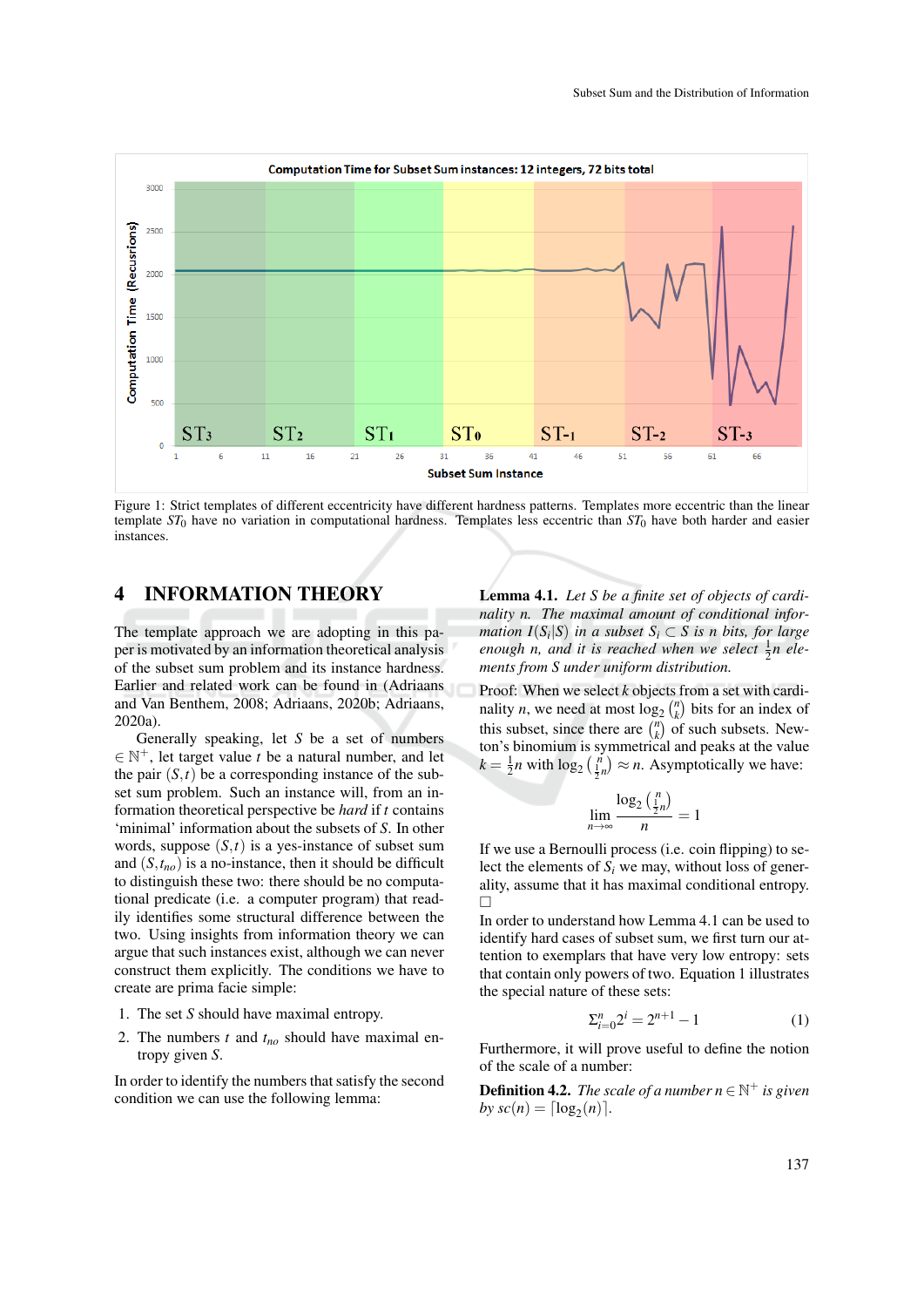The scale of a binary number is related to the number of bits we need to encode it. We observe that, when *S* consists only of powers of two, any corresponding subset sum problem instance  $(S,t)$  is trivial and can be solved in polynomial time. We can simply use Equation 1 to estimate the scale of the target number *t* and estimate its constituents. This procedure is analogously effectuated by our branch and bound on strict template  $ST_0$  as found in Table 1. There is nothing obscure about this: positional number systems are based on the fact that any numbers can be easily rewritten as the sum of the powers of the base (in this case 2). We use this trivial concept every day from the moment we learn elementary arithmetic (in this case base 10).

Next, we define the set of powers of two, ranging from  $2^0$  to  $2^n$  as the scale-free reference set  $SF_n$ :

**Definition 4.3.** *The scale-free reference set*  $SF_n =$  ${2^i | 0 \le i \le n}.$ 

Observe that we have  $\Sigma_{x \in SF_n}$   $x = 2^{n+1} - 1$ . Note that we can interpret the set  $SF_n$  as a set of numbers with typical scales and we can interpret Equation 1 as marking a *scale transition*: the scale of a number *n* is associated with the largest set of powers of two that sums up to a value smaller than *n*. Things get interesting with the following theorem:

Theorem 4.4. *The set of sums associated with subsets of SF<sup>n</sup> with maximal entropy is scale-free.*

Proof: Take set *SFn*, and apply lemma 4.1. A subset  $SF'_n \subset SF_n$  with maximal entropy has  $\approx \frac{1}{2}n$  elements, but there is no element of any scale from  $SF_n$  that is guaranteed to be in  $SF_n'$ . By equation 1, the scale of  $\Sigma_{x \in SF'_n}$ *x* is not fixed over the set of subsets of  $SF_n$  with maximal conditional information.

The down-to-earth version of theorem 4.4 tells us that when we use uniform distributions to select subsets of  $SF<sub>n</sub>$  with maximal entropy, then the sums resulting from these sets can have any value. To put it even more simply: random numbers selected with reference to a scale-free set can have any value, large or small. The reverse of this result motivates the following observation:

Lemma 4.5. *Let SF be a scale-free set, let t be a target value and let* (*SF*,*t*) *be a corresponding subset sum problem instance, then sc*(*t*)*, the scale of t, gives no indication about the conditional complexity I*(*t*|*SF*) *of t.*

Proof: Immediate consequence of lemma 4.4. □

We can now use Lemma 4.5 to generate instances of subset sum that, from an information theoretical perspective, are hard. Instead of using the low complexity set  $SF_n = \{2^i | 0 \le i \le n\}$  we use a set with bit templates of every scale:

Definition 4.6. *A randomized linear scale free set SF<sup>r</sup> <sup>n</sup> of binary numbers of order n is a set of n random binary numbers with for each i*  $\in \mathbb{N} \le n$  *exactly one number with a representation of i bits.*

Such sets

- are still scale-free, so lemma 4.5 applies: let *SF<sup>r</sup> n* be a randomized linear scale-free set and *t* a number in a reasonable range  $[0, \frac{1}{2}n(n+1)]$  then the size of *t* does not give any information about its conditional complexity.
- have maximal entropy. We could use any random string of length  $\frac{1}{2}n(n+1)$  bit to generate a set with *n* elements by simply cutting the string in *n* segments of increasing length.
- when used as a template, produce subset sum problem instances that are constraint-free. Every random string of sufficient length defines an instance of the problem class.
- have high average case complexity, by the same reasoning.
- contain random numbers, and consequently are always between  $2^{i}$  and  $2^{i+1}$  for some value of *i*. Thereby, the conditions of equation 1 are not satisfied: the sums that can be constructed on the basis of subsets of  $SF_n^r$  will have holes and doubles on any scale. Differently put: yes- and no-instances for target values *t* will be mixed at every reasonable scale.

With the definition of the concept of randomized linear scale free sets we have reached our goal of defining a class of subset sum problems that are hard from an information theoretical point of view:

- 1. The sets  $SF_n^r$  have maximal entropy.
- 2. There are yes-instances  $(SF_n^r, t)$  and no-instances  $(SF_n^r, t_{no})$  for which the numbers *t* and  $t_{no}$  have maximal conditional entropy given *SF<sup>r</sup> n* .

This result does not in itself prove that subset sum problems based on scale-free templates are algorithmically hard, but it does explain the results of the small experiment we report in this paper, and the pivotal role of the  $ST_0$  set. We expect the phase transition marked by scale-free sets to be more expressive when larger examples are analyzed.

### 5 DISCUSSION

It seems that the distribution of informational bits among the integers in a subset sum instance can play a critical role in its experimental hardness. Each of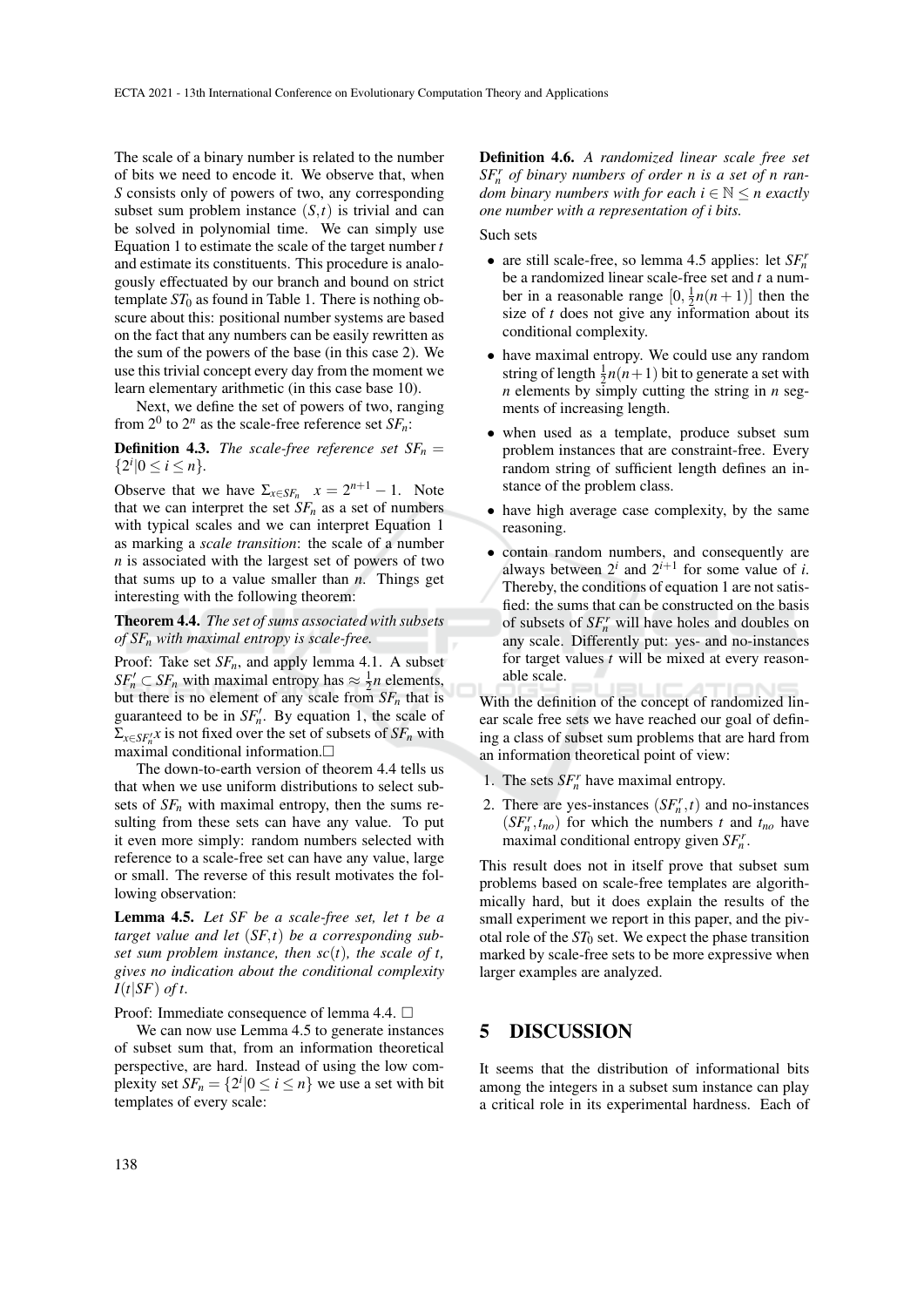the 70 instances solved in this study, had  $n = 12$  integers, and  $m = 78$  input bits – no exceptions. But the *distribution* of informational bits over the input elements was very different, and that seems to make a huge difference.

Part of the hardness differentiation might be due to the intrinsically binary nature of our branch and bound algorithm, which decides on including or excluding a single element at the time. For very skewed information distributions, as found in the random instances generated by eccentric strict templates, it thereby allows to discard half the search tree from the root, effectively halving the runtime. There is even a situation conceivable in which every non-discarded subtree can *also* be split into directly discardable subtrees. For these numbers of bits and integers, it is the set  $\{1,2,4,8...2048\}$ , a special 'maximal' instance from template  $ST_0$ , which is likely the easiest existable instance in our experiment. From an informational theoretical perspective however, scale-free *non-strict* templates can be used to generate hard subset sum instances.

### 6 FUTURE WORK

There has been a lot of research on instance hardness for various NP-complete problems, such as SAT, K-colorability, VLSI routing and rectangle packing (Cheeseman et al., 1991)(Mitchell et al., 1992)(Mu and Hoos, 2015)(Kirkpatrick and Selman, 1994)(Turner, 1988)(Hogg and Williams, 1994)(Venkatesan and Levin, 1988)(Jansen et al., 2020)(van den Berg et al., 2016)(Pejic and van den Berg, 2020).

For the Hamiltonian cycle problem, also NPcomplete, there seems to be an interesting similarity with this study. Although in completely random ensembles, the hardest instances are located in an area around the Komlós-Szemerédi bound (Cheeseman et al., 1991)(van Horn et al., 2018)(Komlós and Szemerédi, 1983)(Sleegers and Berg, 2021), an uninformed heuristical search found the hardest problem instances in a very edge-dense region (Sleegers and van den Berg, 2020b)(Sleegers and van den Berg, 2020a). The most interesting similarity in results however, is that in this edge-dense region, the hardest and easiest Hamiltonian cycle problem instances were very close together, separated by just one bit of information. Could it be that the Hamiltonian cycle instances in the edge-dense region have something in common with NP-complete subset sum instances generated through flat templates? With some imagination, both areas could be seen as 'low entropy plains', dense in solutions, but punctured with numerous very small very deep holes in which very hard instances live – instances that have no solutions, and voraciously devour algorithmic recursions while trying to find one.

There is also some relevant work on instance hardness for NP-hard optimization problems. Most relevant might be studies on the asymmetric traveling salesman problem. The standard deviation in the distance matrix generation procedure turned out to be an unreliable predictor of instance hardness (Cheeseman et al., 1991)(Sleegers et al., 2020), but a later study by WeiXiong Zhang and Richard Korf, solved their ATSP instances with a branch and bound algorithm similar, but not identical, to ours (Zhang and Korf, 1996). They didn't use (strict) templates, but did something very similar, drawing their matrix entries from  $\{0, 1, 2...r\}$ . Their finding, and this is really interesting, is a 'complexity transition' similar but not identical to ours, *and* their explanation of the controlling factor: the number of distinct entries in the matrix. Are we again looking at instance entropy as a predictive data analytic for instance hardness? Less diverse entries in a subset sum instance means fewer different outcomes too, but the difference between 'less' and 'fewer' is so mysterious in this context that we dare not speculate any further. We need more evidence, so as for the future, it looks like we've got our work cut out for us.

## ACKNOWLEDGEMENTS

We would like to thank the IvI Complex Cyber Infrastructure (CCI) group and its director Cees de Laat for their support.

**LOGY PUBLICATIONS** 

### **REFERENCES**

- Adriaans, P. (2020a). A computational theory of meaning. *Advances in Info-Metrics: Information and Information Processing across Disciplines*, page 32.
- Adriaans, P. (2020b). Information. In Zalta, E., editor, *The Stanford Encyclopedia of Philosophy*. Metaphysics Research Lab, Stanford University, fall 2020 edition.
- Adriaans, P. and Van Benthem, J. (2008). Philosophy of information. *Handbook of the Philosophy of Science*, (8).
- Brickell, E. F. (1984). Solving low density knapsacks. In *Advances in cryptology*, pages 25–37. Springer.
- Cheeseman, P., Kanefsky, B., and Taylor, W. M. (1991). Where the *Really* hard problems are. In *IJCAI*, volume 91, pages 331–340.